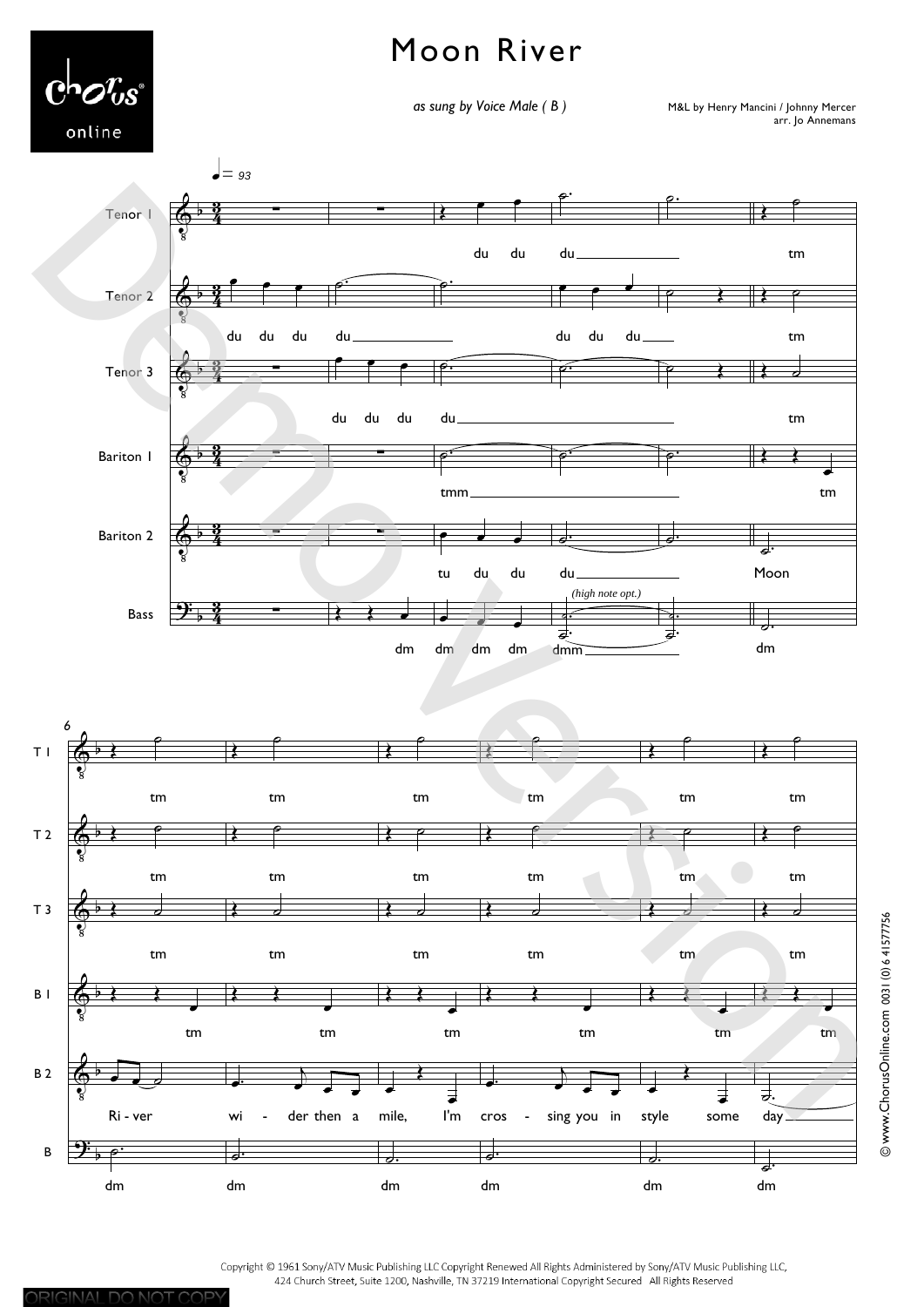



published by Famous Music LLC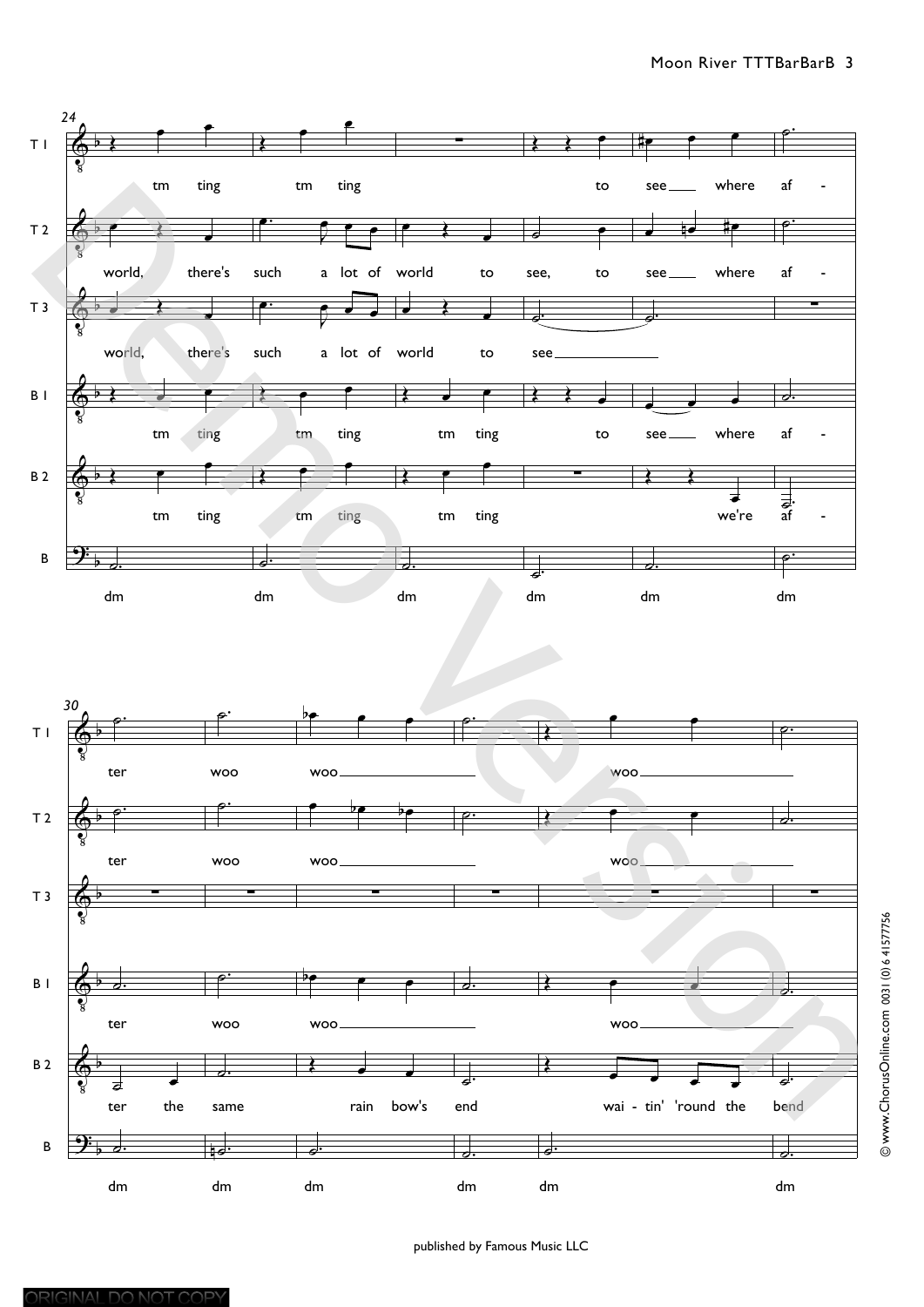



@www.ChorusOnline.com 0031 (0) 6 41577756

published by Famous Music LLC